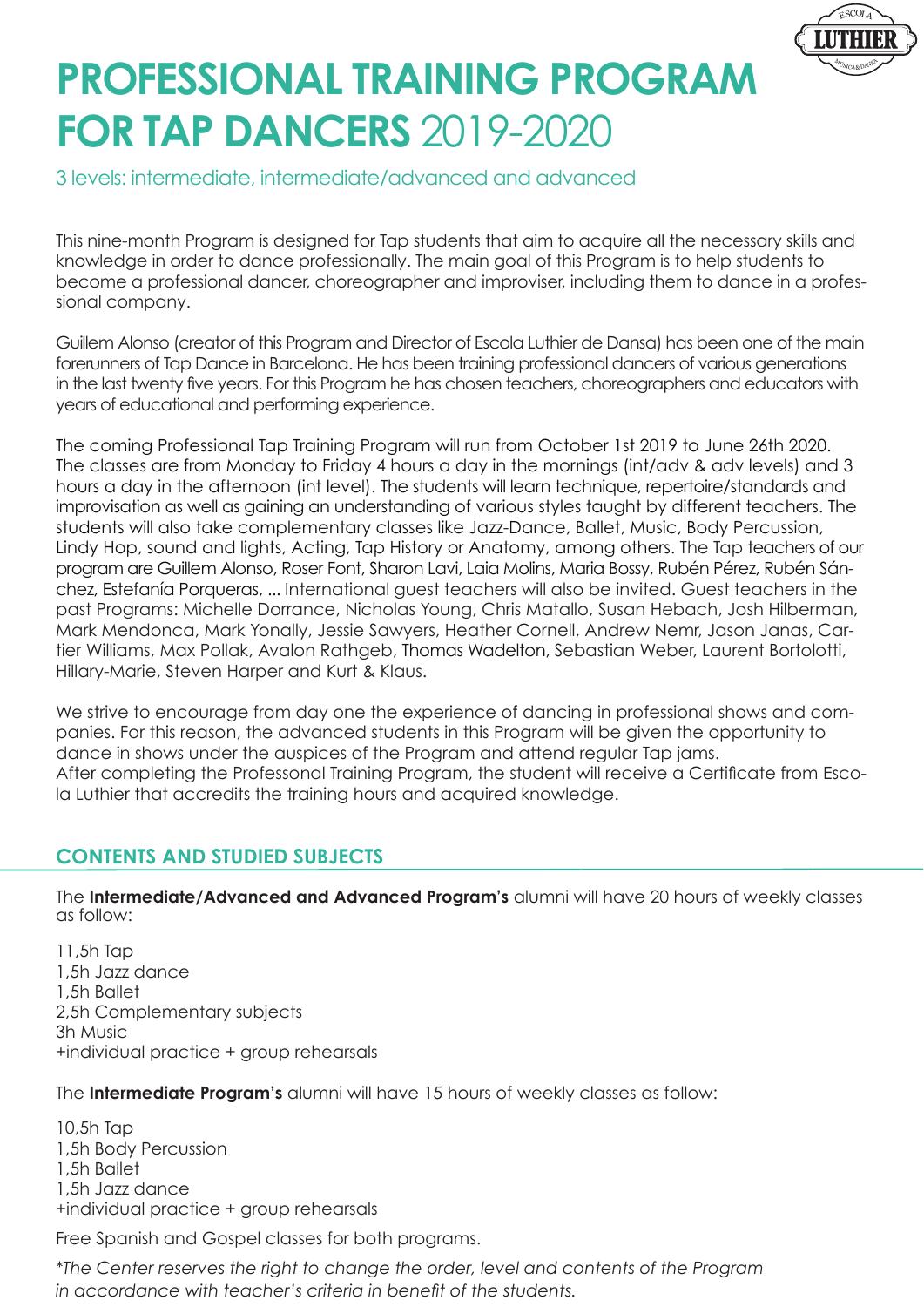### **TERMS AND CONDITIONS**

Advanced appliers must have an advanced Tap level and/or a regular Tap dance training record of minimum 6 years.

Intermediate appliers must have a regular Tap dance training record of minimum 3 years aprox. The school will take into consideration the applier's Tap studies as well as any documentation attached (registration form + video).

Students mush have their own medical insurance

\* First week of classes will serve as an acquaintance period. In case Program teachers realize during this time that the student does not have the required level for class, the Center will assess the *student in building an equivalent and alternative level program.* 

Last date for registration to the 2019-2020 Program is July 6th 2019. Please, make sure your registration form arrives to the school office on time as we cannot guarantee last minute availability of places.

#### **PRICES 2019-2020**

#### **Intermediate/advanced & Advanced level (20h a week during 9 months)**

(Yearly tuition: **3.690€** + Registration fee: **59€\***) \*Non-refundable under any circumstances

#### **A) If you pay by trimester:**

Total **3.749€** (3.690€ + 59€ registration fee). Per trimester: **1.230€** (410€ per month) -Before July 6th, 2019: **674€** (59€ registration fee + 615€ 1st half of 1st trimester)

-Before September 28th, 2019: 615€ (2nd half of 1st trimester)

-During the first 10 days of December 2019: **1.230€** (2nd trimester)

-During the first 10 days of March 2020: **1.230€** (3rd trimester)

#### **B) If you pay the entire course at once (with 7% discount):**

Total 3.490.70€ (3.431,70€ + 59€ reaistration fee), 7% discount already applied; you save 258.30€. -1st payment before July 6th, 2019: **674€** (59€ registration fee + 615€ 1st half of 1st trimester)

-2nd payment before September 28th, 2019: **2.816,70€** (rest of the course)

Any regular extra classes out of the Program for 2€/hour (if the student follows the group regularly)

#### **Intermediate level (15h a week during 9 months)**

(Yearly tuition: **3.060€** + Registration fee: **59€\***) \*Non-refundable under any circumstances

#### **A) If you pay by trimester:**

Total **3.119€** (3.060€ + 59€ registration fee). Per trimester: **1.020€** (340€ per month)

-Before July 6th, 2019: **569€** (59€ inscription + 510€ 1st half of 1st trimester)

-Before September 28th, 2019: **510€** (2nd half of 1st trimester)

-During the first 10 days of December 2019: **1.020€** (2nd trimester)

-During the first 10 days of March 2020: **1.020€** (3rd trimester)

#### **B) If you pay the entire course at once (with 7% discount):**

Total 2.904,80€ (2.845,80€ + 59€ registration fee). Pay for the entire course and get 7% discount (-214,20€ )

-1st payment before July 6th, 2019: **569€** (59€ inscription + 510€ 1st half of 1st trimester)

-2nd payment before September 28th, 2019: **2.335,80€** (rest of the course)

#### **Notice: No refund will be made once the trimester has been paid, except in special cases of illness or force majeure and only under criteria of school' s administration.**

Students must attend minimum 80% of the classes in order to obtain the final certificate.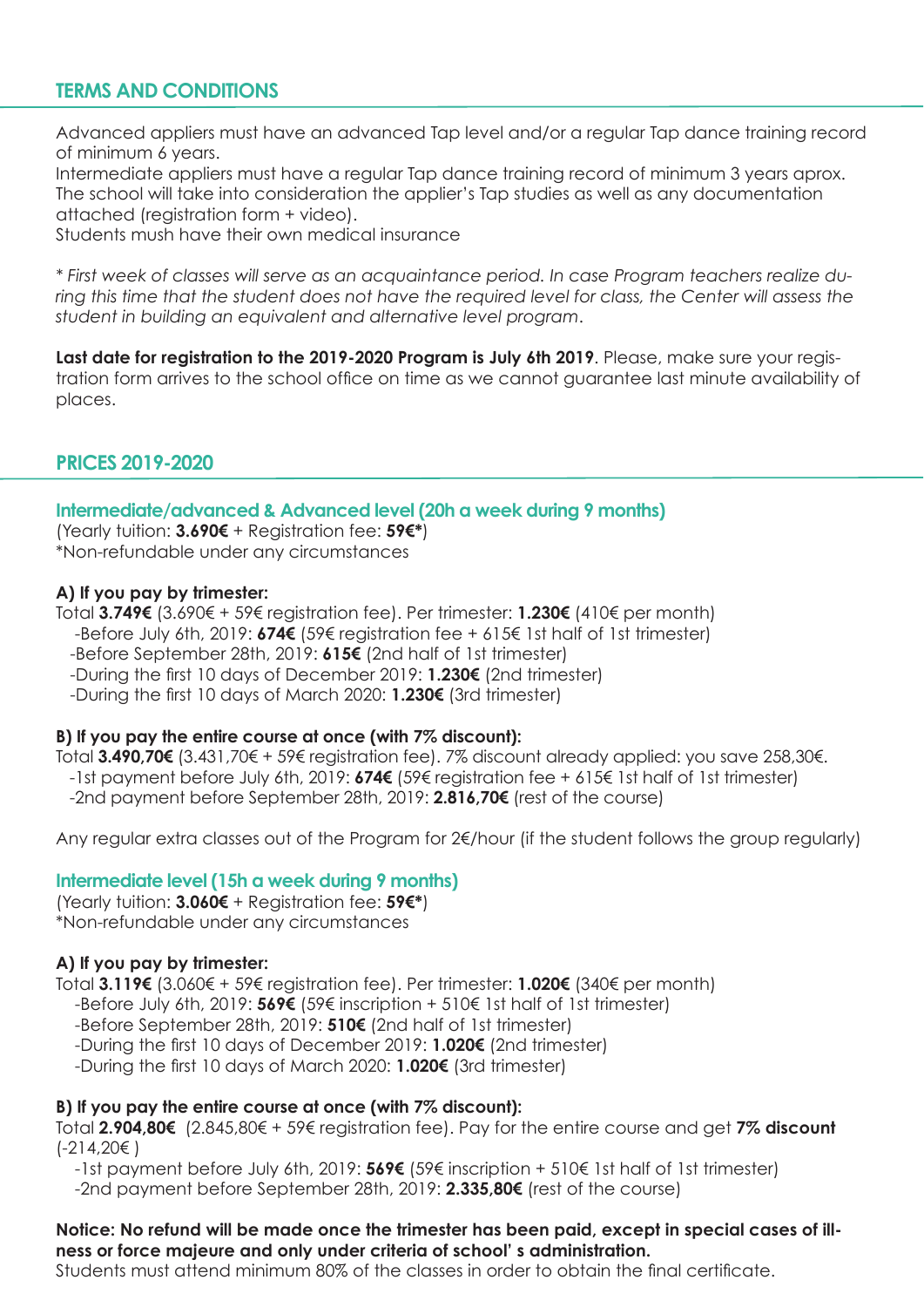## **FREQUENTLY ASKED QUESTIONS (FAQ's)**

#### **- Is there any working exchange program for alumni ?**

 We don't have any working program exchanges. Nevertheless, during the year, the school can come to a one-time agreement with a student to cover specific activities.

#### **- Which is the language used by teachers in class?**

All the teachers of the Program can speak Catalan, Spanish and English, depending on nationalities of the students. We also offer free basic Spanish lessons for foreign students during the first 3 months of the Program.

#### **- Does the school offer any housing facilities?**

No, we don't offer this service. But we can put students in touch in order to find an appartment together.

We also have local students or teachers who share their flats. In this case, we'll send contact emails privately.

The most common site is idealista.com.

#### **- Is there any document I can obtain in order to get a student Visa? (For non E.U. members)**

Yes. Once the student fills out the registration form and sends an academic CV, the school can send a certificate of admission with specific dates, hours and Program price.

| Welcome meeting:<br>September 30th at 12pm<br>With students and teachers |  |
|--------------------------------------------------------------------------|--|
|                                                                          |  |
| Final performance:<br>Saturday, June 27th                                |  |



**THIER** Escola Luthier de Música i Dansa dansa@luthierdansa.com

+34 93.451.31.38 www.luthierdansa.com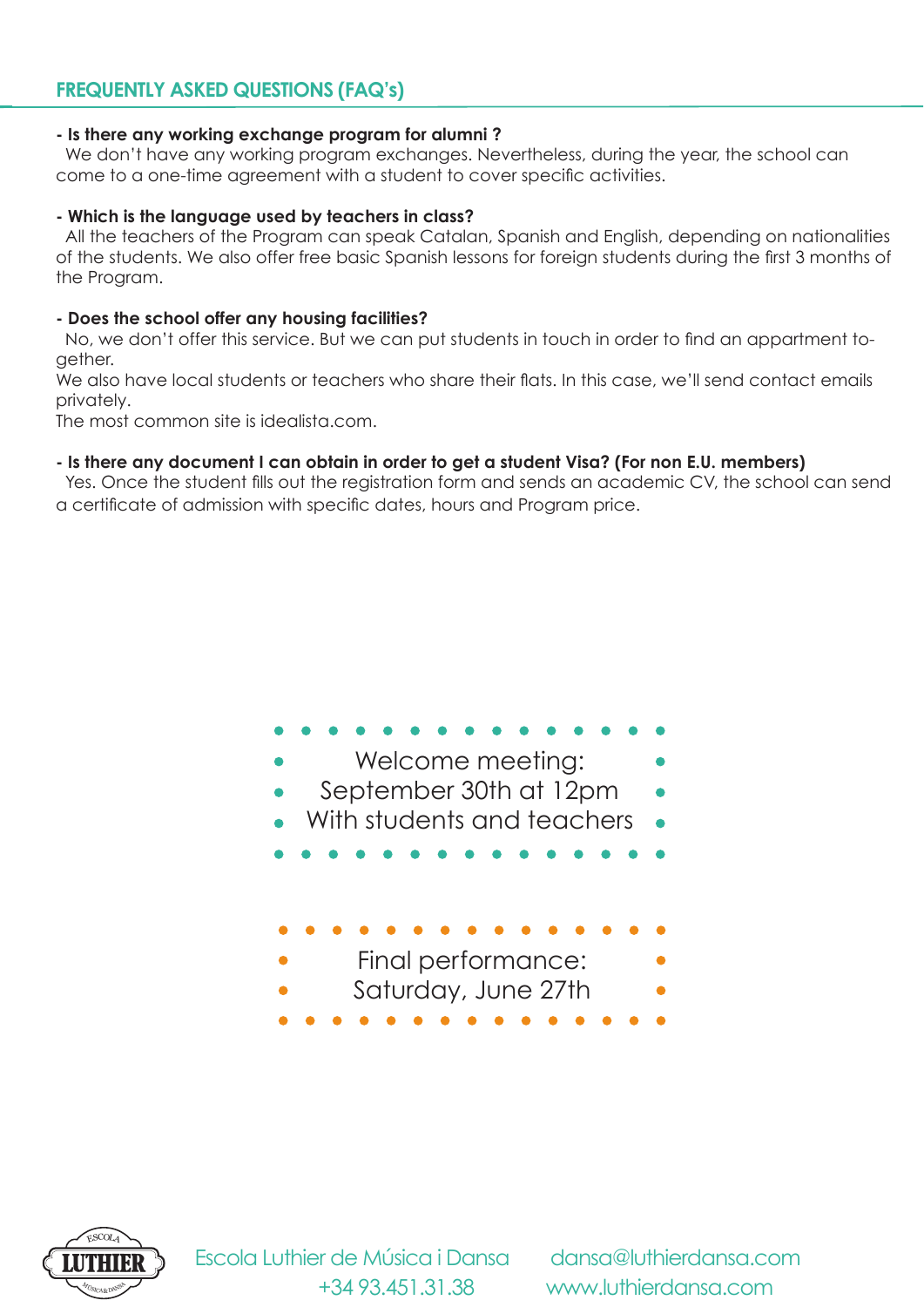

## PROFESSIONAL TAP TRAINING PROGRAM Advanced level  $\Box$  Int/adv. level  $\Box$  (please tick)

REGISTRATION FORM 2019-2020 (October - June)

#### PRICES

- Registration fee: 59€ \*
- Yearly tuition: 3.690€

\**Registration won't be refunded under any circumstance*

#### PAYMENT

#### **A) By trimesters:**

Total **3.749€** (3.690€ + 59€ registration fee). Per trimester: **1.230€** (410€ per month) -Before July 6th, 2019: **674€** (59€ registration fee + 615€ 1st half of 1st trimester) -Before September 28th, 2019: **615€** (2nd half of 1st trimester) -During the first 10 days of December 2019: **1.230€** (2nd trimester) -During the first 10 days of March 2020: **1.230€** (3rd trimester)

#### **B) Pay for the entire course at once (with 7% discount):**

Total **3.490,70€** (3.431,70€ + 59€ registration fee).

-1st payment before July 6th, 2019: **674€** (59€ registration fee + 615€ 1st half of 1st trimester)

-2nd payment before September 28th, 2019: **2.816,70€** (rest of the course)

Special offer for Advanced Training Program students: Any regular extra classes out of the Program for 2€/hour (if the student follows the group regularly)

#### **Payment options**

- a) In cash at school office
- b) Money transfer to bank account number: BARCELONA GUITAR GALLERY, S.L.

 *IBAN:* ES75 0049 3078 3622 1413 0846  *BIC/SWIFT:* BSCHESMMXXX  *BANCO SANTANDER* Calle Aragó, 223 08007 Barcelona

*Notice: No refund will be made once the trimester has been paid, except in special cases of illness or force majeure and only under criteria of the school's administration.*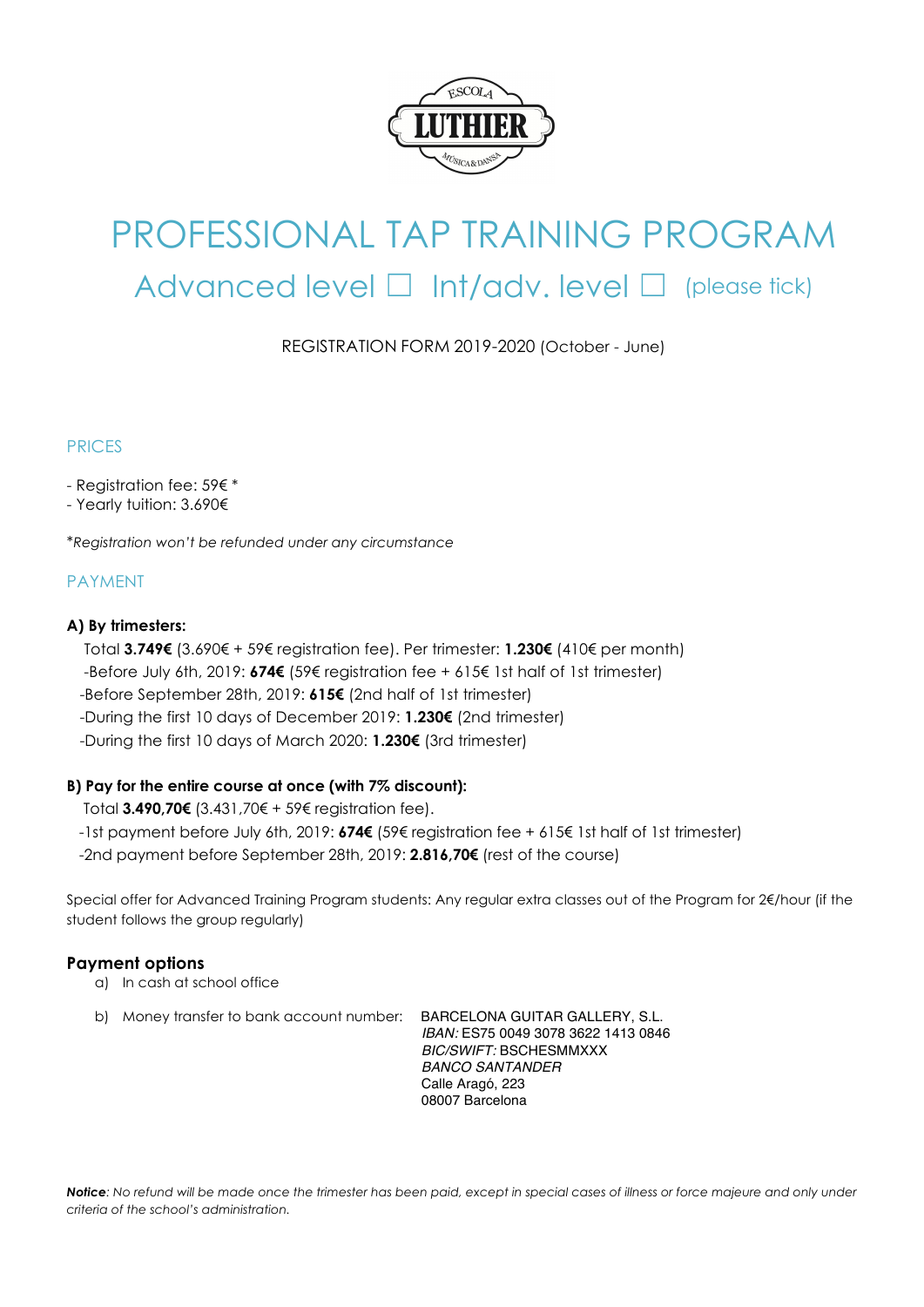## REGISTRATION AND RESERVATION

| Payment option chosen (please, circle): Entire course / Per trimester                                                                                                                                                                                       |                      |  |  |
|-------------------------------------------------------------------------------------------------------------------------------------------------------------------------------------------------------------------------------------------------------------|----------------------|--|--|
| Name:                                                                                                                                                                                                                                                       | Surname:             |  |  |
|                                                                                                                                                                                                                                                             |                      |  |  |
| Date and place of birth:                                                                                                                                                                                                                                    | Address:             |  |  |
|                                                                                                                                                                                                                                                             |                      |  |  |
| Zip code city and country:                                                                                                                                                                                                                                  | E-mail:              |  |  |
| Phone:                                                                                                                                                                                                                                                      | DNI/Passport number: |  |  |
| For how many years, where and with whom did you study Tap?                                                                                                                                                                                                  |                      |  |  |
|                                                                                                                                                                                                                                                             |                      |  |  |
|                                                                                                                                                                                                                                                             |                      |  |  |
|                                                                                                                                                                                                                                                             |                      |  |  |
| Which other dance styles have you studied?                                                                                                                                                                                                                  |                      |  |  |
| Do you have any Music studies?                                                                                                                                                                                                                              |                      |  |  |
| Please describe your main goals and interests as a Tap dancer                                                                                                                                                                                               |                      |  |  |
|                                                                                                                                                                                                                                                             |                      |  |  |
|                                                                                                                                                                                                                                                             |                      |  |  |
|                                                                                                                                                                                                                                                             |                      |  |  |
| Besides answering the above questions, please send by email your academic CV and a 3 minute long<br>performance/rehearsal video to dansa@luthierdansa.com (Eva).<br>If you have this information available online you are welcomed to send us access links. |                      |  |  |

*\*First week of classes will serve as an acquaintance period. In case Program teachers realize during this time that the student does not have the required level for class, the Center will assess the student in building an equivalent and alternative level program.*

*By signing this document, the student accepts the terms and conditions in the following pages*

Student signature: **Barcelona**, **Barcelona**, **Barcelona**, **2019**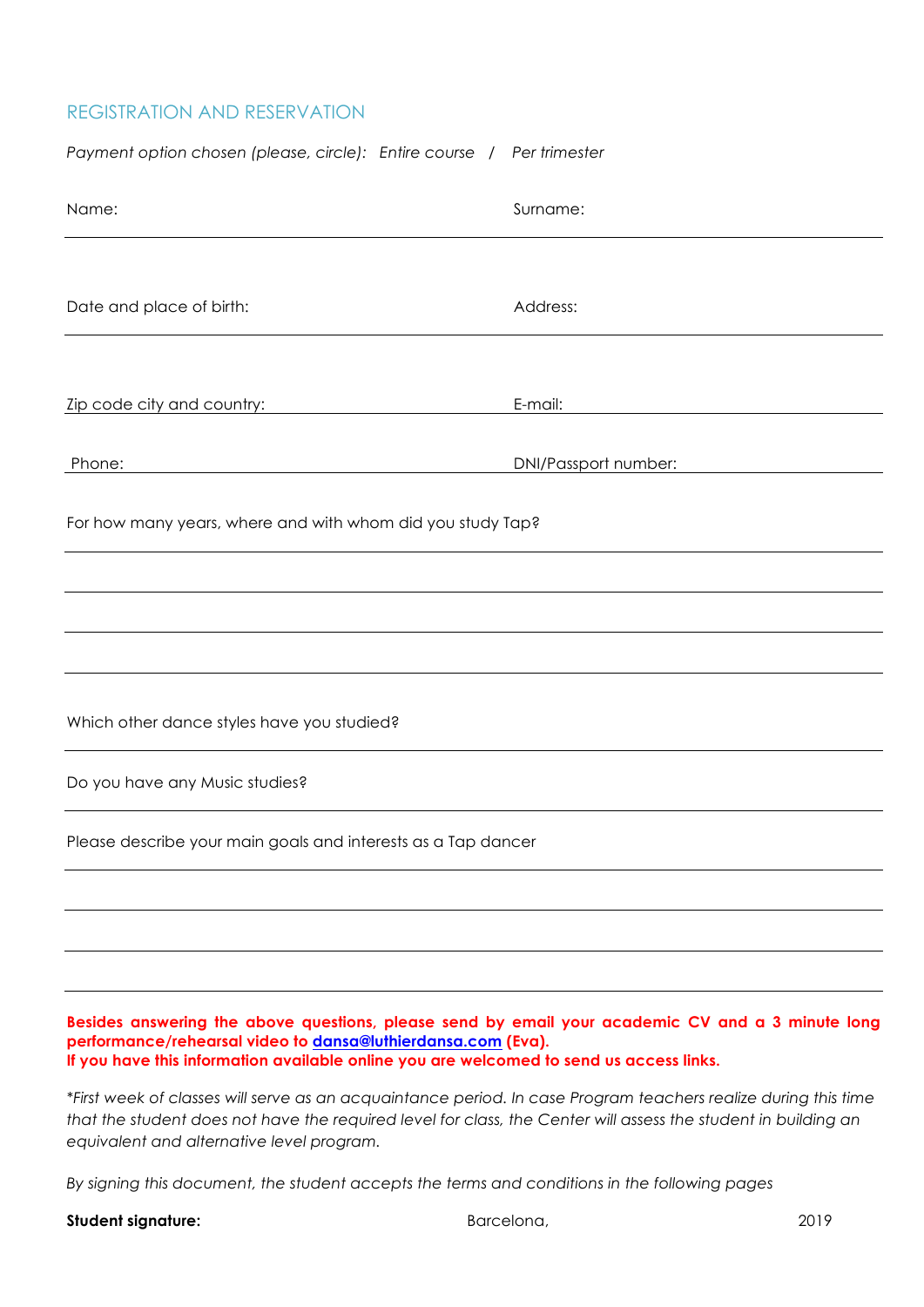## **GENERAL RULES**

- Students should be careful with **school facilities.**
- Students should leave the space **clean and tidy** after its use.
- **Smoking** is not allowed. Students are advised **not to eat** inside the class.
- It's recommended not to wear any jewelery, watches or earings when in class. It can be dangerous for you and your classmates.

#### ■ **In the classroom: Don't come inside if the teacher is not there. You should wear specific shoes/socks. You can bring a towell and a bottle of water inside. The use of electronic devices or mobile phones is forbidden.**

The school is not responsable for damage, loss or theft of any personal objects.

The school is not responsible of any injuries that may affect students in our facilities. Students must have their own valid medical insurance.

- Possibility of **retaking lost classes is excluded** in case of reasons beyond our control. Students will only regain classes if the teacher hasn't been able to give them and the school was not able to find a substitute.
- The payment of the Professional Training Program should be made **according to our registration terms**, **which are stated in this registration form**.
- Student who wants to unsubscribe must communicate this by **WRITTEN notice to the school**. If not, the student will have to pay the regular trimester.
- **Students that are not from the European Union (E.U.) are advised to have their own medical insurance up to date.**
- Right of admission reserved.
- By signing this document, Escola Luthier de Música i Dansa has the **right to use the image** of the student for cultural/broadcasting purposes. Please, if you disagree upon this, you should state it in this registration form.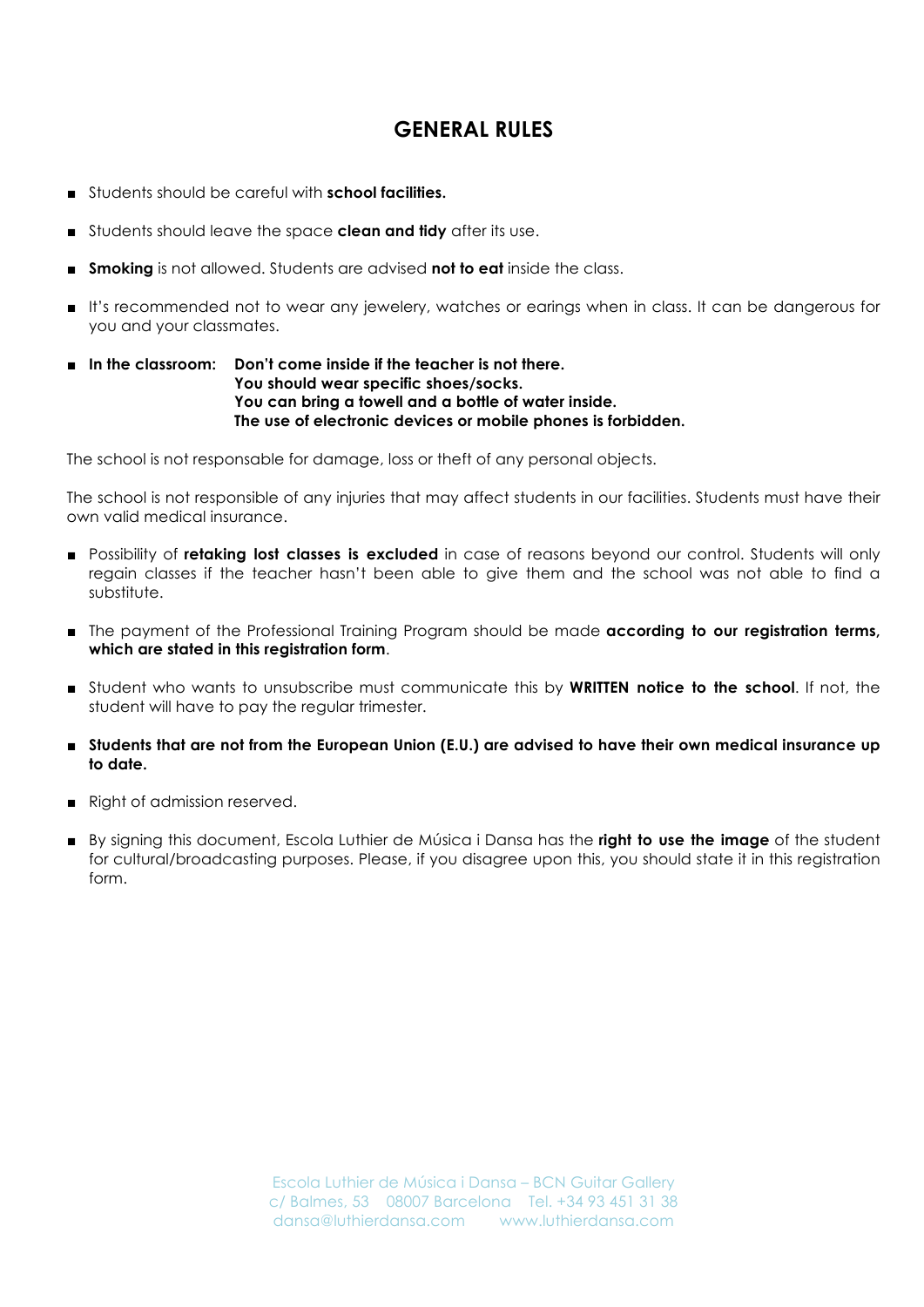

## PROFESSIONAL TAP TRAINING PROGRAM Intermediate level

REGISTRATION FORM 2019-2020 (October - June)

#### PRICES

- Registration fee: 59€ \*

- For the complete Training Program: 3.060€

\**Non-refundable under any circumstances*

#### PAYMENT

#### **A) By trimestres:**

 Total **3.119€** (3.060€ + 59€ registration fee). Per trimester: **1.020€** (340€ per month) -Before July 6th, 2019: **569€** (59€ inscription + 510€ 1st half of 1st trimester) -Before September 28th, 2019: **510€** (2nd half of 1st trimester) -During the first 10 days of December 2019: **1.020€** (2nd trimester)

-During the first 10 days of March 2020: **1.020€** (3rd trimester)

#### **B) If you pay for the entire course at once (with 7% discount):**

Total **2.904,80€** (2.845,80€ + 59€ registration fee).

-1st payment before July 6th, 2019: **569€** (59€ inscription + 510€ 1st half of 1st trimester)

-2nd payment before September 28th, 2019: **2.335,80€** (rest of the course)

#### **Payment options:**

- a) In cash at school office
- b) Money transfer to bank account number: BARCELONA GUITAR GALLERY, S.L.

 *IBAN:* ES75 0049 3078 3622 1413 0846  *BIC/SWIFT:* BSCHESMMXXX  *BANCO SANTANDER* Calle Aragó, 223 08007 Barcelona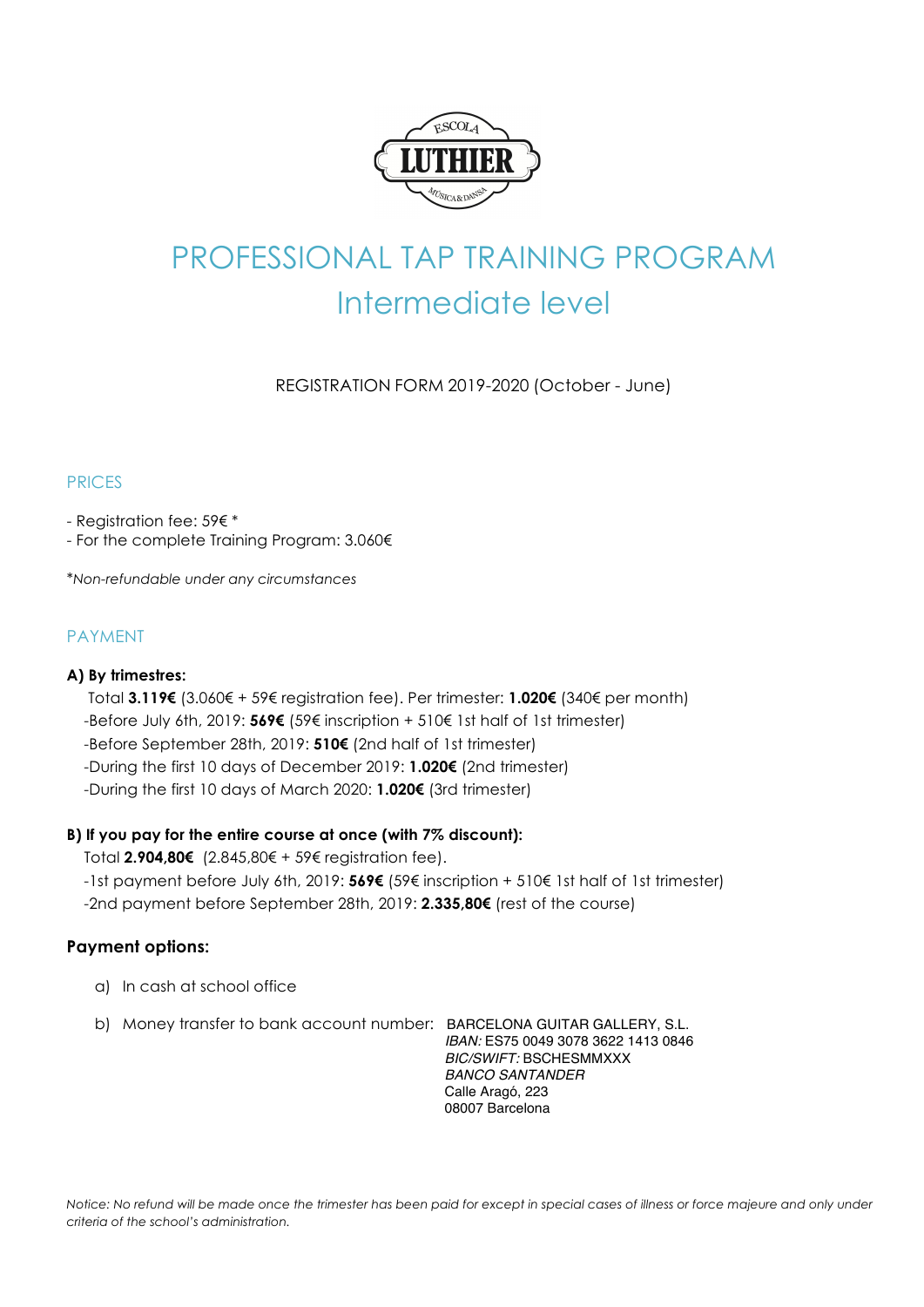#### REGISTRATION AND RESERVATION

| Payment option chosen, please circle: Entire course / Per trimestre                                                                                                                                                                                       |                      |  |  |  |
|-----------------------------------------------------------------------------------------------------------------------------------------------------------------------------------------------------------------------------------------------------------|----------------------|--|--|--|
| Name:                                                                                                                                                                                                                                                     | Surname:             |  |  |  |
| Place and date of birth:                                                                                                                                                                                                                                  | Address:             |  |  |  |
| Zip code city and country:                                                                                                                                                                                                                                | E-mail:              |  |  |  |
| Phone:                                                                                                                                                                                                                                                    | DNI/Passport number: |  |  |  |
| For how many years, where and with whom did you study Tap?                                                                                                                                                                                                |                      |  |  |  |
|                                                                                                                                                                                                                                                           |                      |  |  |  |
|                                                                                                                                                                                                                                                           |                      |  |  |  |
| Which other dance styles have you studied?                                                                                                                                                                                                                |                      |  |  |  |
| Do you have any Music studies?                                                                                                                                                                                                                            |                      |  |  |  |
| Please describe your main goals and interests as a Tap dancer                                                                                                                                                                                             |                      |  |  |  |
|                                                                                                                                                                                                                                                           |                      |  |  |  |
|                                                                                                                                                                                                                                                           |                      |  |  |  |
| Besides answering the above questions, please send by email your academic CV and a 3 minute long<br>performance/rehearsal video to dansa@luthierdansa.com (Eva)<br>If you have this information available online you are welcome to send us access links. |                      |  |  |  |

*\*First week of classes will serve as an acquaintance period. In case Program teachers realize during this time that the student does not have the required level for class, the Center will assess the student in building an equivalent and alternative level program.*

*By signing this document, the student accepts the terms and conditions in the following pages*